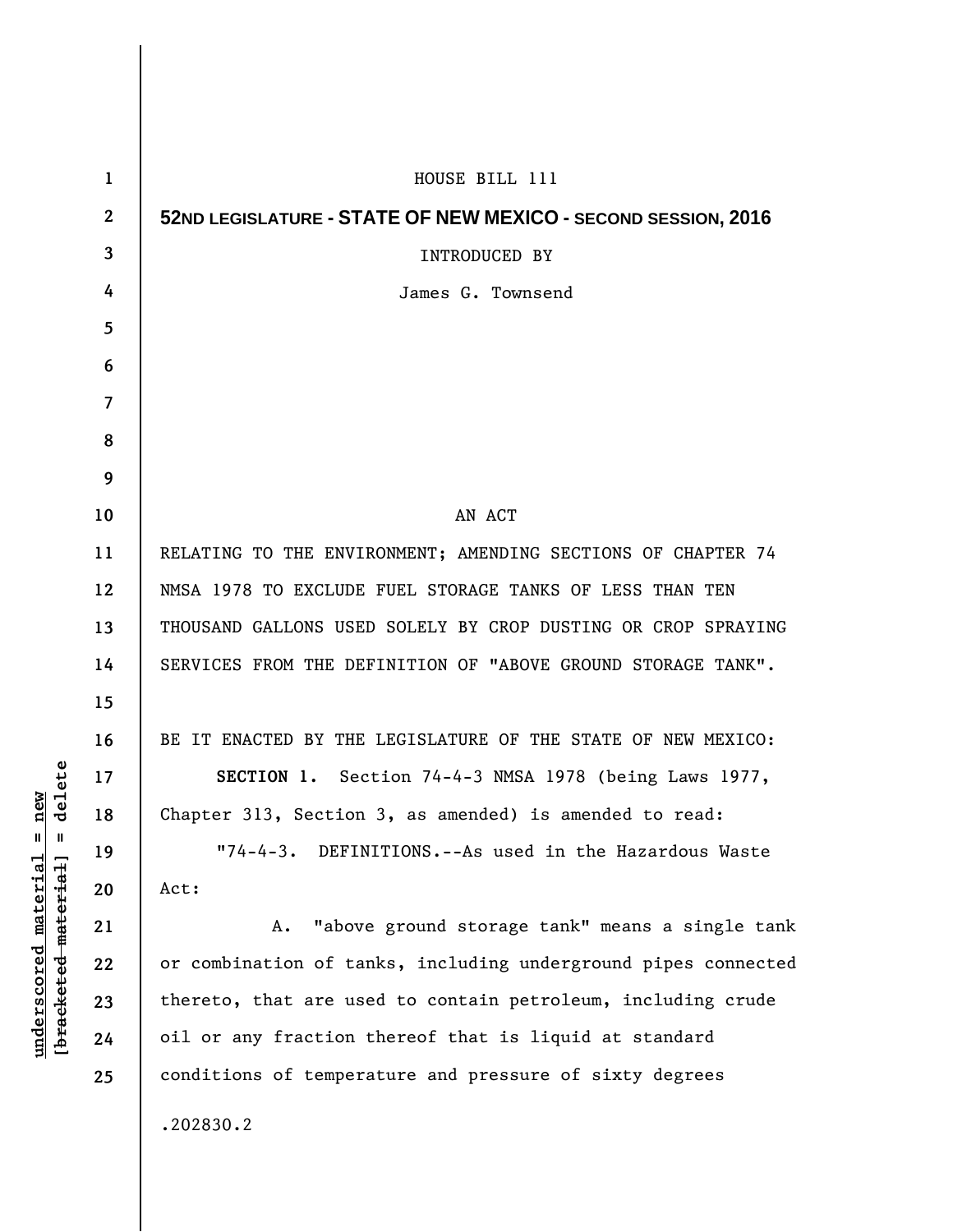**1**  Fahrenheit and fourteen and seven-tenths pounds per square inch **2**  absolute, and the volume of which is more than ninety percent above the surface of the ground. "Above ground storage tank" **3 4**  does not include any: **5**  (1) farm, ranch or residential tank used for **6**  storing motor fuel for noncommercial purposes; (2) pipeline facility, including gathering **7**  lines, regulated under the federal Natural Gas Pipeline Safety **8 9**  Act of 1968 or the federal Hazardous Liquid Pipeline Safety Act **10**  of 1979 or that is an intrastate pipeline facility regulated under state laws comparable to either act; **11**  (3) surface impoundment, pit, pond or lagoon; **12**  (4) storm water or wastewater collection **13 14**  system; (5) flow-through process tank; **15**  (6) liquid trap, tank or associated gathering **16**   $\frac{1}{2}$  intereted material = delete **[bracketed material] = delete 17**  lines or other storage methods or devices related to oil, gas or mining exploration, production, transportation, refining, **18**  processing or storage, or to oil field service industry **19**  operations; **20**  (7) tank used for storing heating oil for **21**  consumptive use on the premises where stored; **22**  (8) fuel storage tank of less than ten **23**  thousand gallons used solely by a crop dusting or crop spraying **24 25**  service; .202830.2  $- 2 -$ 

**underscored material = new**

 $underscored material = new$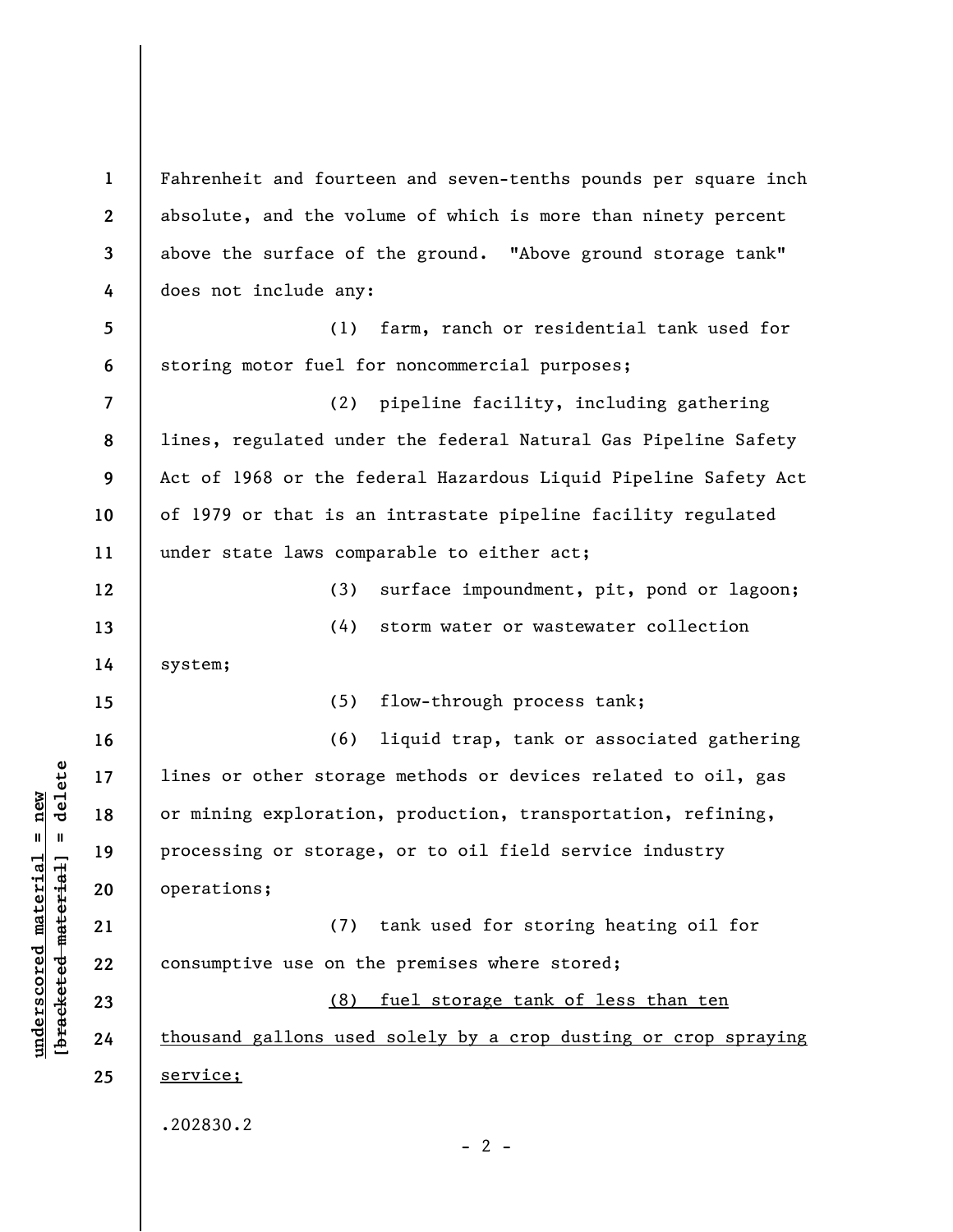**1 2 3 4 5 6 7 8 9 10 11 12 13 14 15 16 17 18 19 20 21 22 23 24 25**   $[ (8) ] (9)$  pipes connected to any tank that is described in Paragraphs (1) through  $[$ (7)  $]$  (8) of this subsection; or  $[\frac{(4)}{9}]$  (10) tanks or related pipelines and facilities owned or used by a refinery, natural gas processing plant or pipeline company in the regular course of [their] its refining, processing or pipeline business; B. "board" means the environmental improvement board; C. "corrective action" means an action taken in accordance with rules of the board to investigate, minimize, eliminate or clean up a release to protect the public health, safety and welfare or the environment; D. "director" or "secretary" means the secretary of environment; E. "disposal" means the discharge, deposit, injection, dumping, spilling, leaking or placing of any solid waste or hazardous waste into or on any land or water so that such solid waste or hazardous waste or constituent thereof may enter the environment or be emitted into the air or discharged into any waters, including ground waters; F. "division" or "department" means the department of environment; G. "federal agency" means any department, agency or other instrumentality of the federal government and any

- 3 -

.202830.2

 $\frac{1}{2}$  intereted material = delete **[bracketed material] = delete**  $underscored material = new$ **underscored material = new**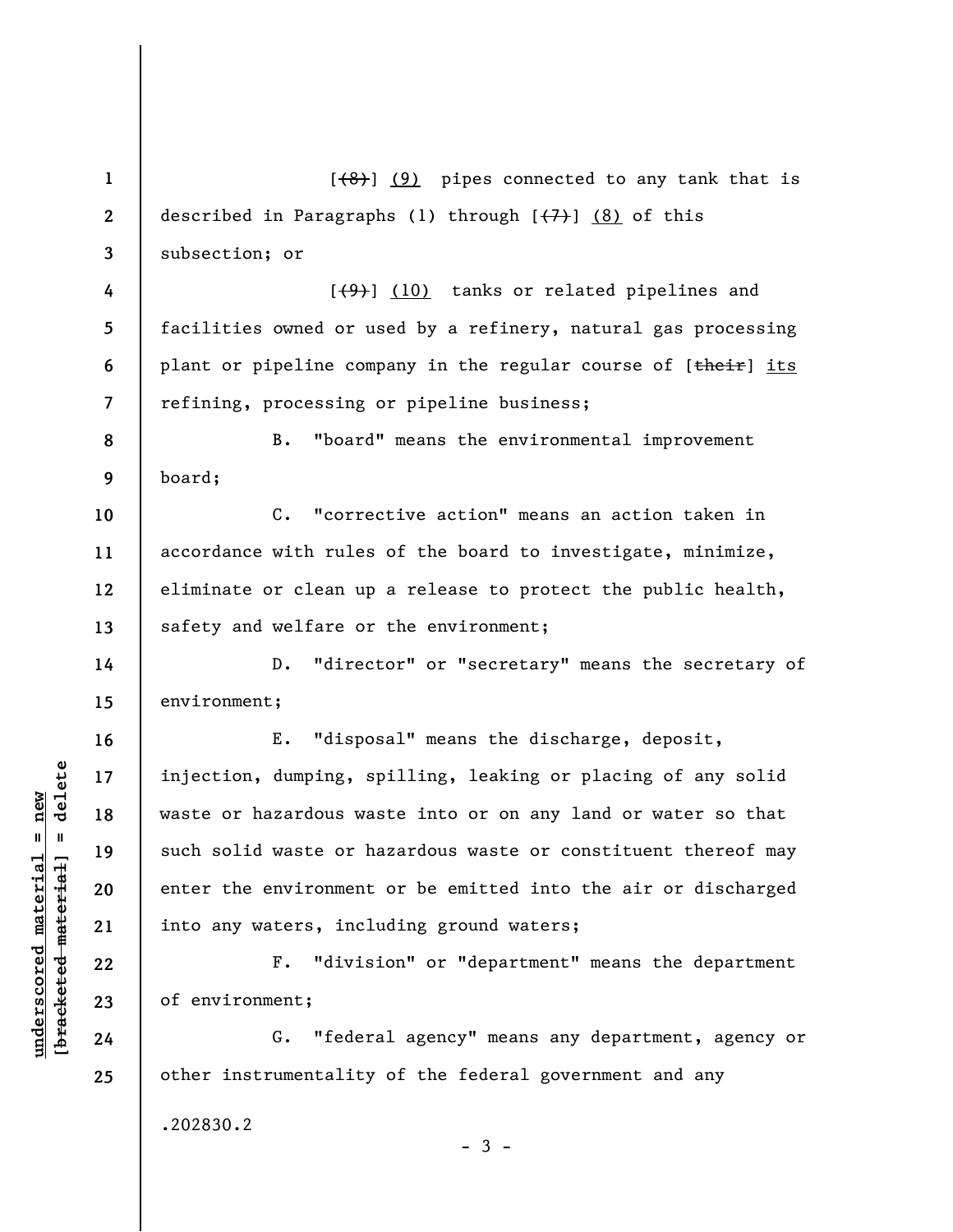independent agency or establishment of that government, including any government corporation and the government printing office;

H. "generator" means any person producing hazardous waste;

**6 7 8 9 10 11**  I. "hazardous agricultural waste" means hazardous waste generated as part of the licensed activity by any person licensed pursuant to the Pesticide Control Act or hazardous waste designated as hazardous agricultural waste by the board, but does not include animal excrement in connection with farm, ranch or feedlot operations;

J. "hazardous substance incident" means any emergency incident involving a chemical or chemicals, including but not limited to transportation wrecks, accidental spills or leaks, fires or explosions, which incident creates the reasonable probability of injury to human health or property;

K. "hazardous waste" means any solid waste or combination of solid wastes that because of their quantity, concentration or physical, chemical or infectious characteristics may:

(1) cause or significantly contribute to an increase in mortality or an increase in serious irreversible or incapacitating reversible illness; or

(2) pose a substantial present or potential hazard to human health or the environment when improperly .202830.2

 $\frac{1}{2}$  intereted material = delete **[bracketed material] = delete**  $underscored material = new$ **underscored material = new**

**1** 

**2** 

**3** 

**4** 

**5** 

**12** 

**13** 

**14** 

**15** 

**16** 

**17** 

**18** 

**19** 

**20** 

**21** 

**22** 

**23** 

**24** 

**25** 

- 4 -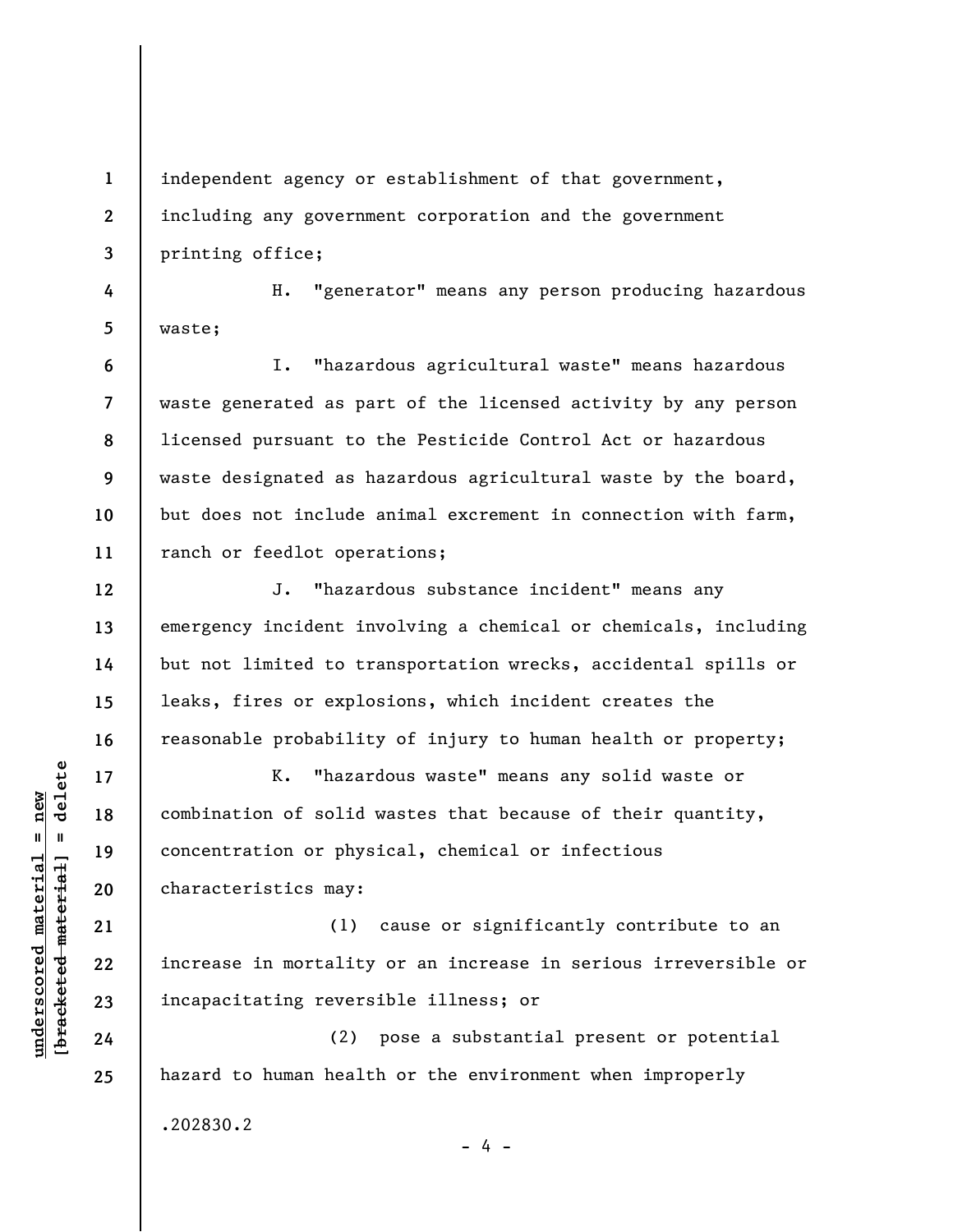**1 2 3 4 5 6 7 8 9 10 11 12 13 14 15 16 17 18 19 20 21 22 23 24 25**  treated, stored, transported, disposed of or otherwise managed. "Hazardous waste" does not include any of the following, until the board determines that they are subject to Subtitle C of the federal Resource Conservation and Recovery Act of 1976, as amended, 42 U.S.C. 6901 et seq.: (a) drilling fluids, produced waters and other wastes associated with the exploration, development or production of crude oil or natural gas or geothermal energy; (b) fly ash waste; (c) bottom ash waste; (d) slag waste; (e) flue gas emission control waste generated primarily from the combustion of coal or other fossil fuels; (f) solid waste from the extraction, beneficiation or processing of ores and minerals, including phosphate rock and overburden from the mining of uranium ore; or (g) cement kiln dust waste; L. "manifest" means the form used for identifying the quantity, composition, origin, routing and destination of hazardous waste during transportation from point of generation to point of disposal, treatment or storage; M. "person" means an individual, trust, firm, joint stock company, federal agency, corporation, including a .202830.2  $- 5 -$ 

**underscored material = new [bracketed material] = delete**

 $\frac{1}{2}$  intereted material = delete  $underscored material = new$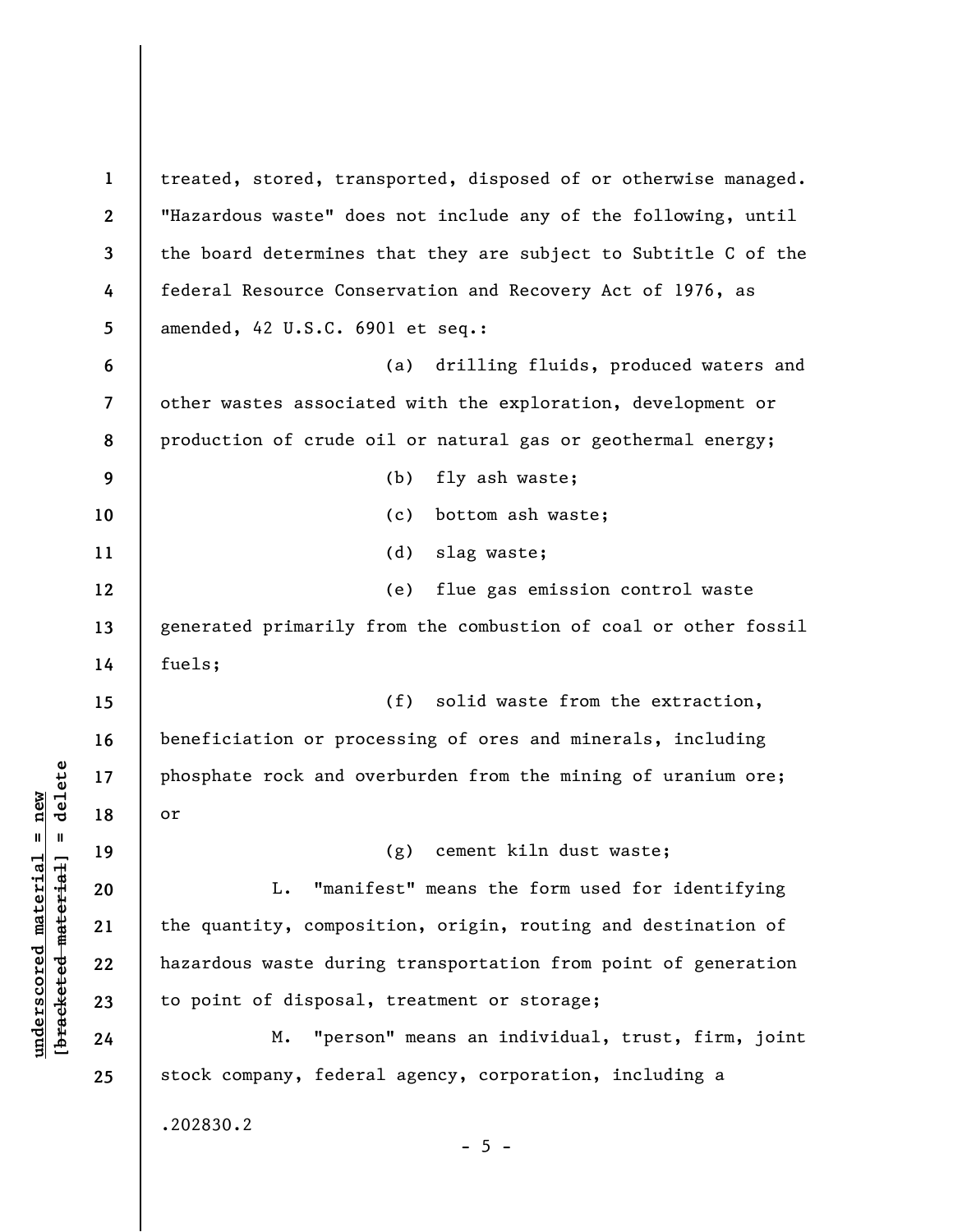**1 2**  government corporation, partnership, association, state, municipality, commission, political subdivision of a state or any interstate body;

**4 5 6** 

**7** 

**8** 

**9** 

**10** 

**11** 

**12** 

**13** 

**14** 

**15** 

**16** 

**17** 

**18** 

**19** 

**20** 

**21** 

**22** 

**23** 

**24** 

**25** 

**3** 

N. "regulated substance" means:

(1) a substance defined in Section 101(14) of the federal Comprehensive Environmental Response, Compensation, and Liability Act of 1980, but not including a substance regulated as a hazardous waste under Subtitle C of the federal Resource Conservation and Recovery Act of 1976, as amended; and

(2) petroleum, including crude oil or any fraction thereof that is liquid at standard conditions of temperature and pressure of sixty degrees Fahrenheit and fourteen and seven-tenths pounds per square inch absolute;

O. "solid waste" means any garbage, refuse, sludge from a waste treatment plant, water supply treatment plant or air pollution control facility and other discarded material, including solid, liquid, semisolid or contained gaseous material resulting from industrial, commercial, mining and agricultural operations, and from community activities, but does not include solid or dissolved materials in domestic sewage or solid or dissolved materials in irrigation return flows or industrial discharges that are point sources subject to permits under Section 402 of the Federal Water Pollution Control Act, as amended, 86 Stat. 880, or source, special nuclear or byproduct material as defined by the federal Atomic .202830.2

 $- 6 -$ 

 $\frac{1}{2}$  bracketed material = delete **[bracketed material] = delete**  $underscored material = new$ **underscored material = new**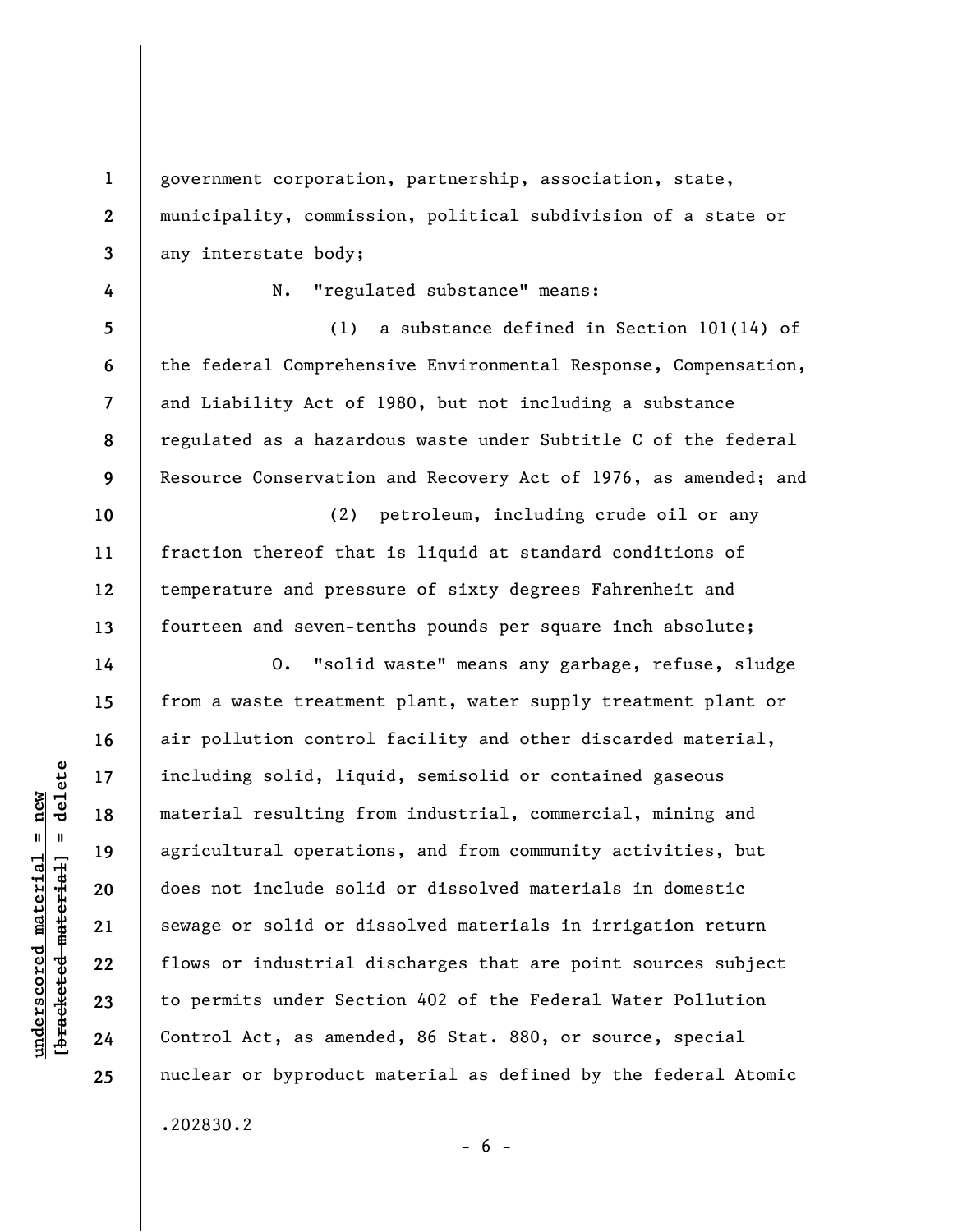**1** 

**6** 

**7** 

**10** 

**11** 

**12** 

**13** 

**14** 

**15** 

**16** 

**17** 

**18** 

**19** 

**20** 

**21** 

**22** 

**23** 

**24** 

**25** 

Energy Act of 1954, as amended, 68 Stat. 923;

**2 3 4 5**  P. "storage" means the containment of hazardous waste, either on a temporary basis or for a period of years, in such a manner as not to constitute disposal of such hazardous waste;

Q. "storage tank" means an above ground storage tank or an underground storage tank;

**8 9**  R. "tank installer" means any individual who installs or repairs a storage tank;

S. "transporter" means a person engaged in the movement of hazardous waste, not including movement at the site of generation, disposal, treatment or storage;

T. "treatment" means any method, technique or process, including neutralization, designed to change the physical, chemical or biological character or composition of a hazardous waste so as to neutralize the waste or so as to render the waste nonhazardous, safer for transport, amenable to recovery, amenable to storage or reduced in volume. "Treatment" includes any activity or processing designed to change the physical form or chemical composition of hazardous waste so as to render it nonhazardous;

U. "underground storage tank" means a single tank or a combination of tanks, including underground pipes connected thereto, that  $[**are**]$  is used to contain an accumulation of regulated substances and the volume of which,

- 7 -

.202830.2

 $\frac{1}{2}$  intereted material = delete **[bracketed material] = delete**  $underscored material = new$ **underscored material = new**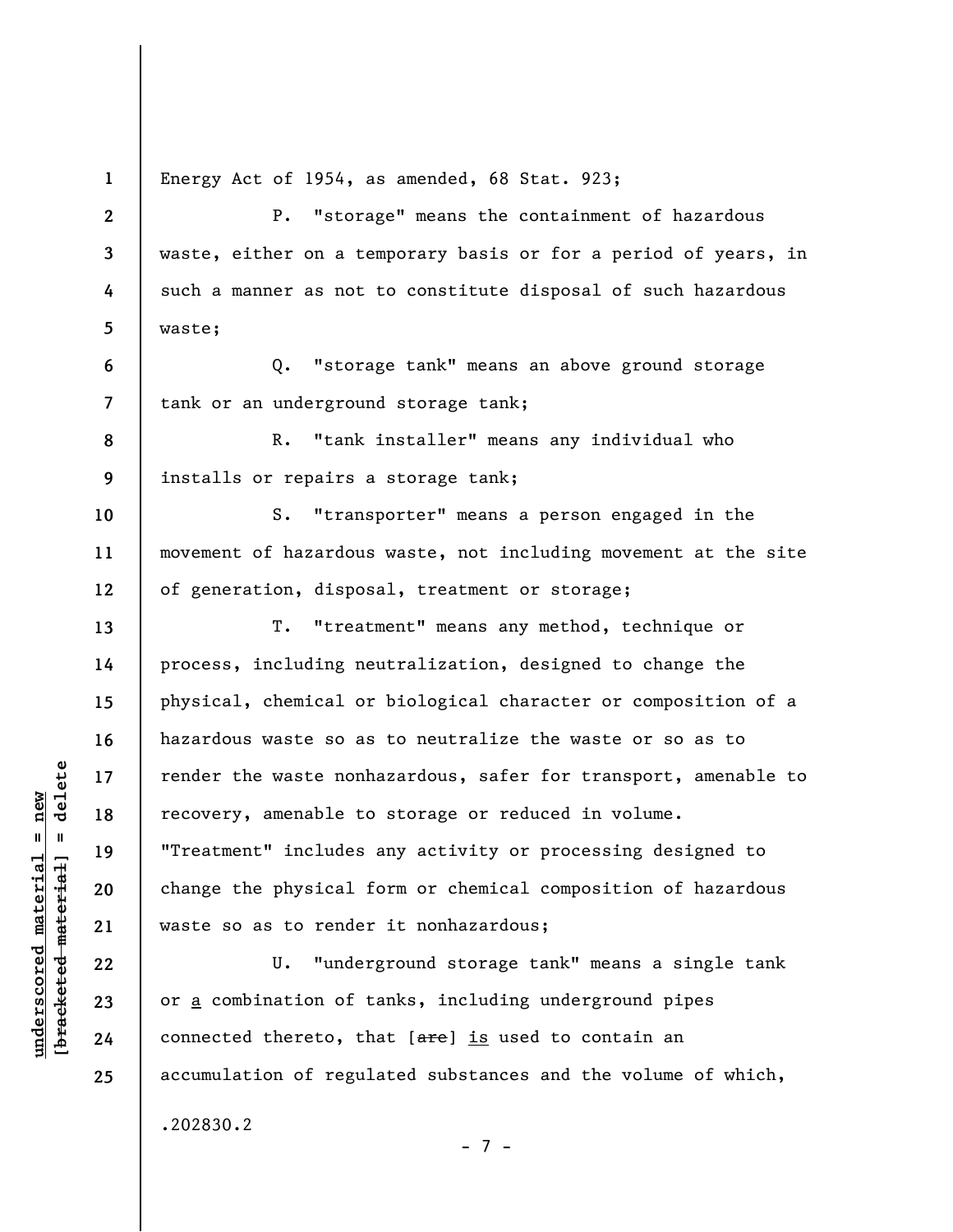**1 2 3 4 5 6 7 8 9 10 11 12 13 14 15 16 17 18 19 20 21 22 23 24 25**  including the volume of the underground pipes connected thereto, is ten percent or more beneath the surface of the ground. "Underground storage tank" does not include any: (1) farm, ranch or residential tank of one thousand one hundred gallons or less capacity used for storing motor fuel for noncommercial purposes; (2) septic tank; (3) pipeline facility, including gathering lines, that is regulated under the federal Natural Gas Pipeline Safety Act of 1968 or the federal Hazardous Liquid Pipeline Safety Act of 1979 or that is an intrastate pipeline facility regulated under state laws comparable to either act; (4) surface impoundment, pit, pond or lagoon; (5) storm water or wastewater collection system; (6) flow-through process tank; (7) liquid trap, tank or associated gathering lines directly related to oil or gas production and gathering operations; (8) storage tank situated in an underground area, such as a basement, cellar, mineworking drift, shaft or tunnel, if the storage tank is situated upon or above the surface of the undesignated floor; (9) tank used for storing heating oil for consumptive use on the premises where stored; .202830.2 - 8 -

**underscored material = new [bracketed material] = delete**

 $\frac{1}{2}$  intereted material = delete  $underscored material = new$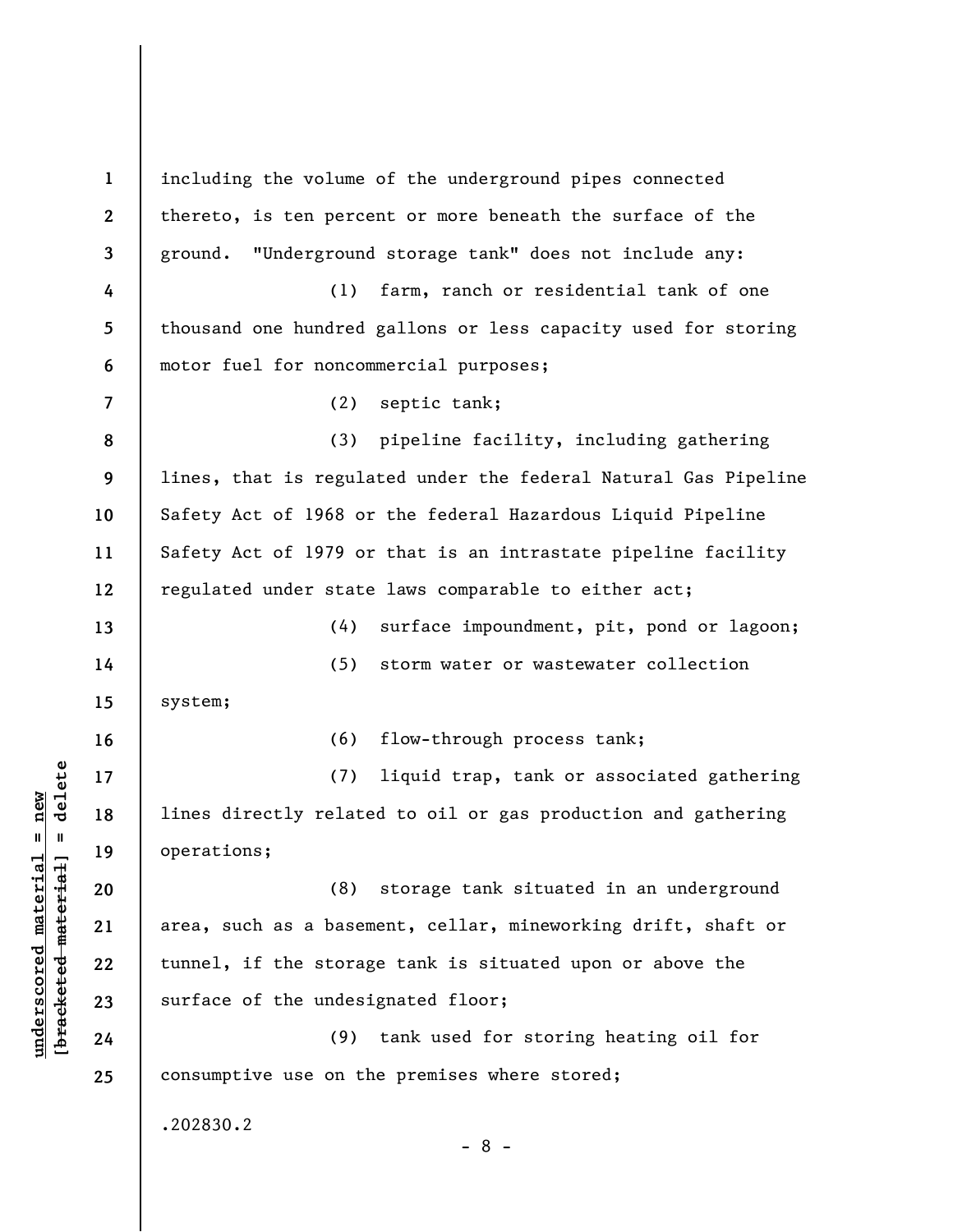**1 2 3 4 5 6 7 8 9 10 11 12 13 14 15 16 17 18 19 20 21 22 23 24**  (10) tank exempted by rule of the board after finding that the type of tank is adequately regulated under another federal or state law; or (11) pipes connected to any tank that is described in Paragraphs (1) through (10) of this subsection; and V. "used oil" means any oil that has been refined from crude oil, or any synthetic oil, that has been used and as a result of such use is contaminated by physical or chemical impurities." **SECTION 2.** Section 74-6B-3 NMSA 1978 (being Laws 1990, Chapter 124, Section 3, as amended) is amended to read: "74-6B-3. DEFINITIONS.--As used in the Ground Water Protection Act: A. "above ground storage tank" means a single tank or a combination of tanks, including underground pipes connected thereto, that  $[**are**]$  is used to contain petroleum, including crude oil or any fraction thereof that is liquid at standard conditions of temperature and pressure of sixty degrees Fahrenheit and fourteen and seven-tenths pounds per square inch absolute, and the volume of which is more than ninety percent above the surface of the ground. The term does not include any: (1) farm, ranch or residential tank used for

.202830.2

- 9 -

storing motor fuel for noncommercial purposes;

 $b$ racketed material] = delete **[bracketed material] = delete**  $underscored$  material = new **underscored material = new**

**25**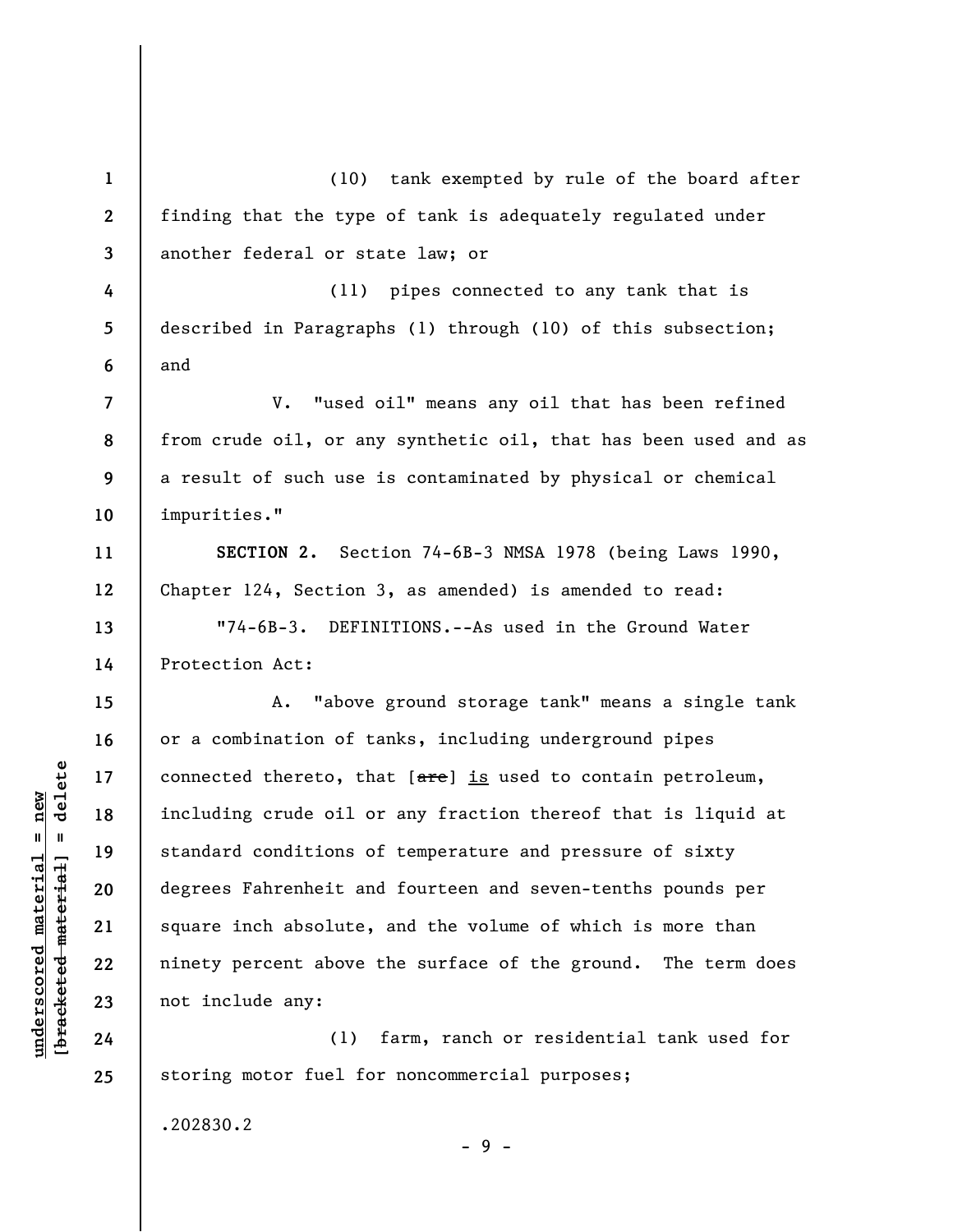**1 2 3 4 5 6 7 8 9 10 11 12 13 14 15 16 17 18 19 20 21 22 23 24 25**  (2) pipeline facility, including gathering lines, that are regulated under the federal Natural Gas Pipeline Safety Act of 1968 or the federal Hazardous Liquid Pipeline Safety Act of 1979 or that is an intrastate pipeline facility regulated under state laws comparable to either act; (3) surface impoundment, pit, pond or lagoon; (4) storm water or wastewater collection system; (5) flow-through process tank; (6) liquid trap, tank or associated gathering lines or other storage methods or devices related to oil, gas or mining exploration, production, transportation, refining, processing or storage, or oil field service industry operations; (7) tank used for storing heating oil for consumptive use on the premises where stored; (8) fuel storage tank of less than ten thousand gallons used solely by a crop dusting or crop spraying service;  $[\frac{(8)}{8}]$  (9) pipes connected to any tank that is described in Paragraphs (1) through  $[$ (7)  $]$  (8) of this subsection; or  $[\frac{(9)}{10}]$  tanks or related pipelines and facilities owned or used by a refinery, natural gas processing plant or pipeline company in the regular course of [their] its .202830.2  $- 10 -$ 

**underscored material = new [bracketed material] = delete**

 $\frac{1}{2}$  bracketed material = delete  $underscored material = new$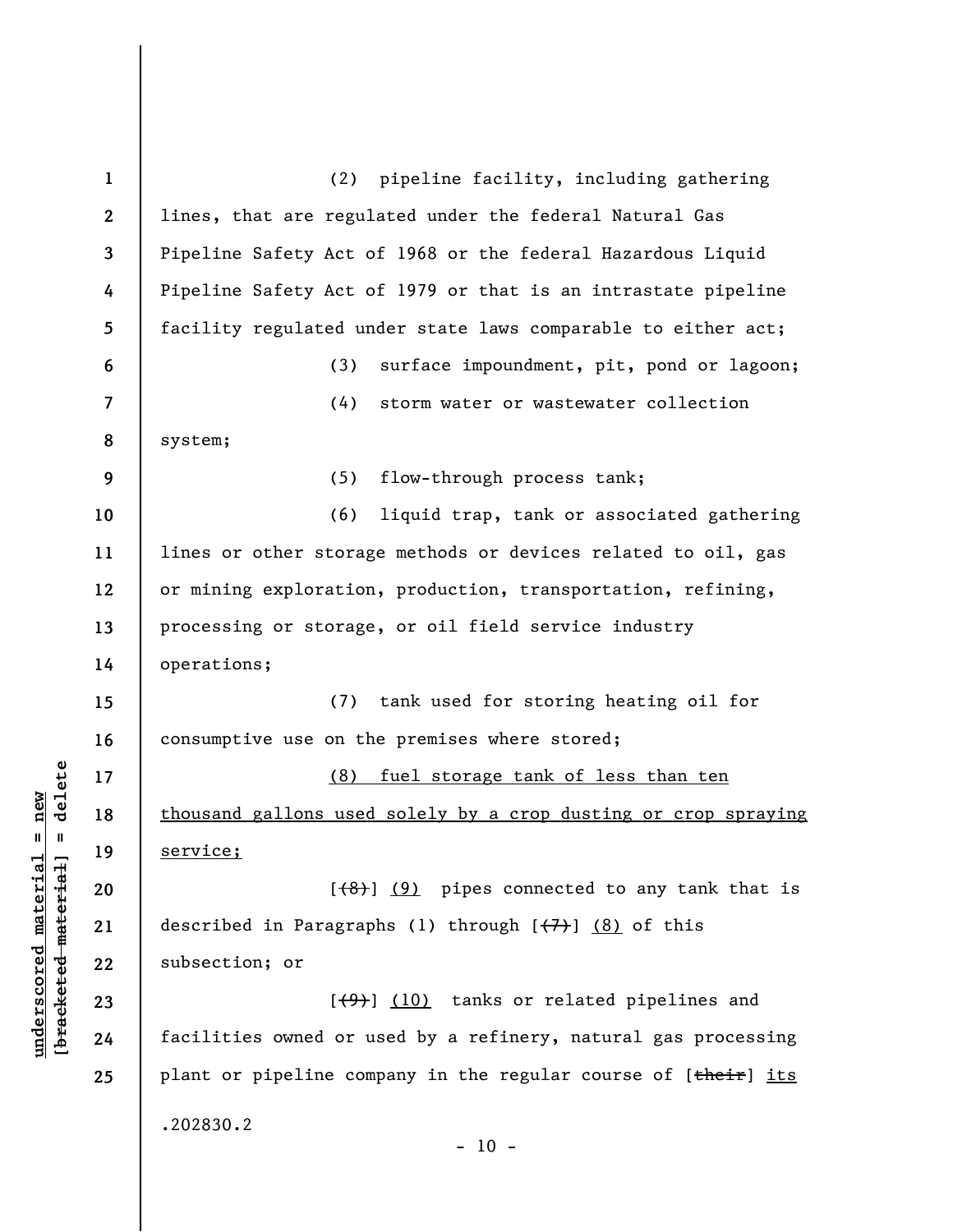**1**  refining, processing or pipeline business; **2**  B. "board" means the environmental improvement **3**  board; **4**  C. "corrective action" means an action taken in **5**  accordance with rules of the board to investigate, minimize, **6**  eliminate or clean up a release to protect the public health, safety and welfare or the environment; **7**  D. "department" means the department of **8 9**  environment; E. "operator" means any person in control of or **10**  having responsibility for the daily operation of a storage **11 12**  tank; F. "owner": **13 14**  (1) means: (a) in the case of a storage tank in use **15**  or brought into use on or after November 8, 1984, a person who **16**   $\frac{1}{2}$  intereted material = delete **[bracketed material] = delete 17**  owns a storage tank used for storage, use or dispensing of regulated substances; and **18**  (b) in the case of a storage tank in use **19**  before November 8, 1984 but no longer in use after that date, a **20**  person who owned the tank immediately before the **21**  discontinuation of its use; and **22**  (2) excludes, for purposes of tank **23**  registration requirements only, a person who: **24**  (a) had an underground storage tank **25**  .202830.2 - 11 -

**underscored material = new**

 $underscored material = new$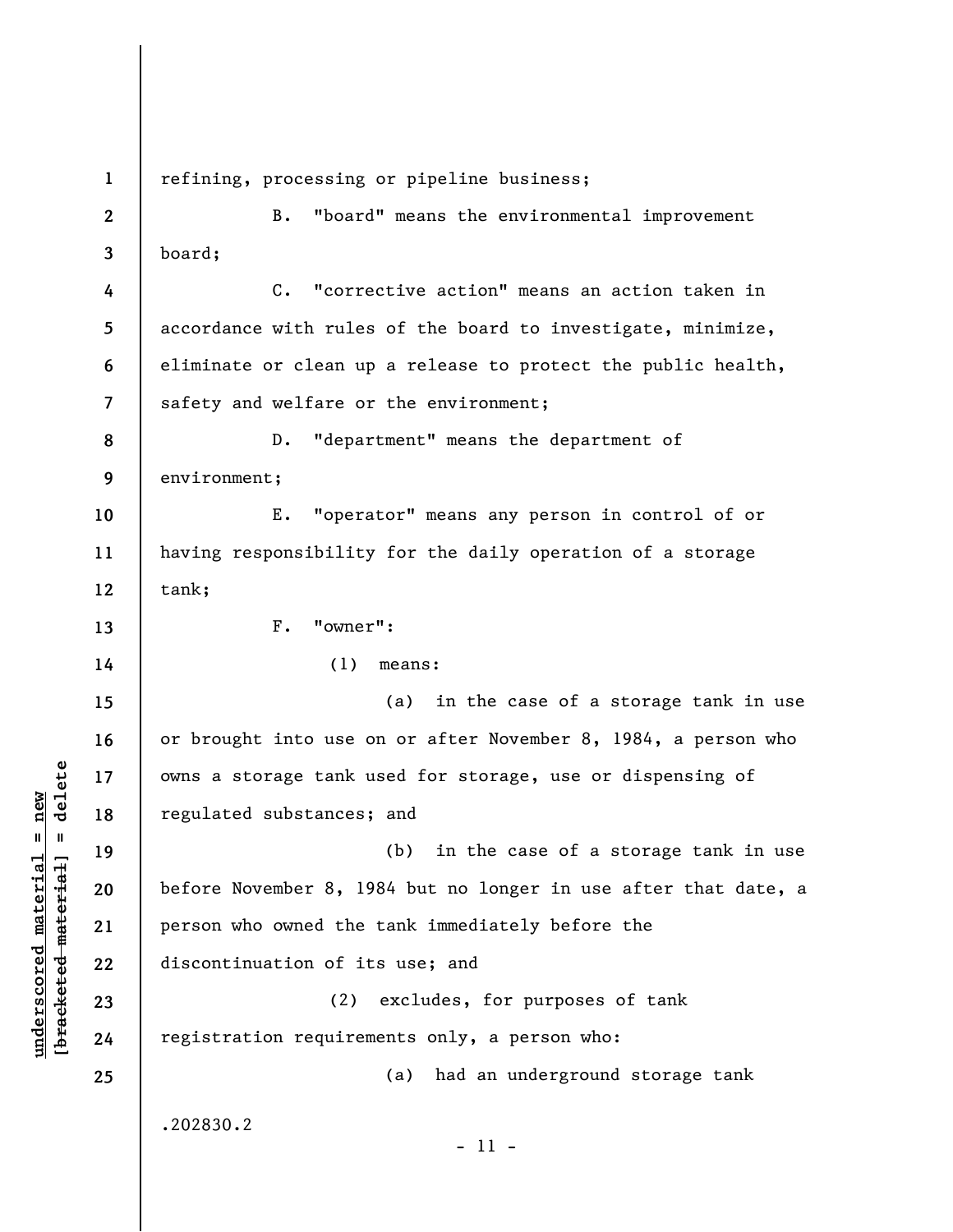**1 2 3 4 5 6 7 8 9 10 11 12 13 14 15 16 17 18 19 20 21 22 23 24 25**  taken out of operation on or before January 1, 1974; (b) had an underground storage tank taken out of operation after January 1, 1974 and removed from the ground prior to November 8, 1984; or (c) had an above ground storage tank taken out of operation on or before July 1, 2001; G. "person" means an individual or any legal entity, including all governmental entities; H. "regulated substance" means: (1) a substance defined in Section 101(14) of the federal Comprehensive Environmental Response, Compensation, and Liability Act of 1980, but not including a substance regulated as a hazardous waste under Subtitle C of the federal Resource Conservation and Recovery Act of 1976; and (2) petroleum, including crude oil or a fraction thereof, that is liquid at standard conditions of temperature and pressure of sixty degrees Fahrenheit and fourteen and seven-tenths pounds per square inch absolute; I. "release" means a spilling, leaking, emitting, discharging, escaping, leaching or disposing from a storage tank into ground water, surface water or subsurface soils in amounts exceeding twenty-five gallons; J. "secretary" means the secretary of environment; K. "site" means a place where there is or was at a previous time one or more storage tanks and may include areas .202830.2  $- 12 -$ 

 $\frac{1}{2}$  intereted material = delete **[bracketed material] = delete**  $anderscored material = new$ **underscored material = new**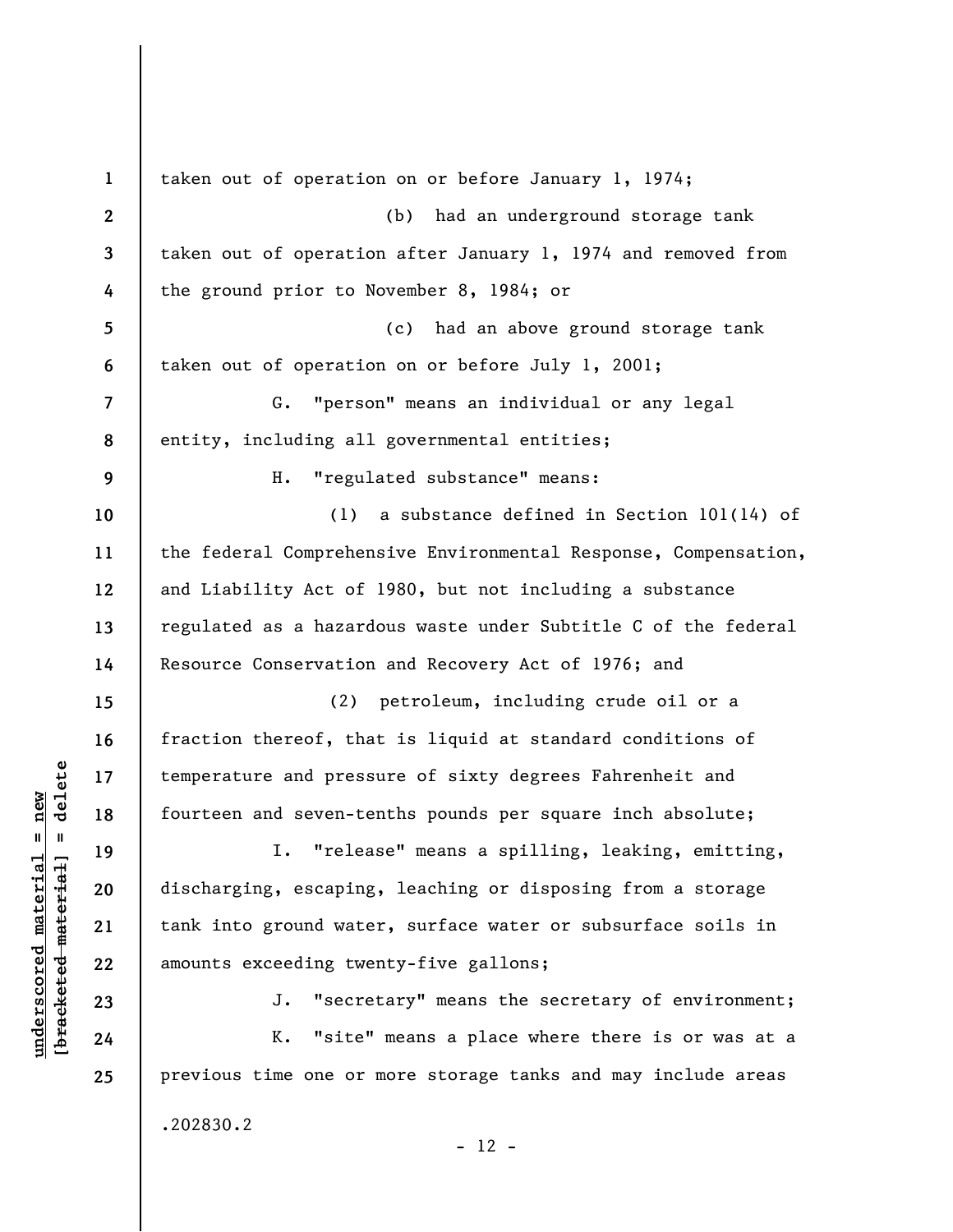**1 2**  contiguous to the actual location or previous location of the tanks;

L. "storage tank" means an above ground storage tank or an underground storage tank; and

**5 6 7 8 9 10 11**  M. "underground storage tank" means a single tank or a combination of tanks, including underground pipes connected thereto, that  $[**are**]$  is used to contain an accumulation of regulated substances and the volume of which, including the volume of the underground pipes connected thereto, is ten percent or more beneath the surface of the ground. The term does not include any:

(1) farm, ranch or residential tank of one thousand one hundred gallons or less capacity used for storing motor fuel for noncommercial purposes;

(2) septic tank;

(3) pipeline facility, including gathering lines, regulated under the federal Natural Gas Pipeline Safety Act of 1968 or the federal Hazardous Liquid Pipeline Safety Act of 1979 or that is an intrastate pipeline facility regulated under state laws comparable to either act;

(4) surface impoundment, pit, pond or lagoon;

(5) storm water or wastewater collection

system;

**24** 

**25** 

**3** 

**4** 

**12** 

**13** 

**14** 

**15** 

**16** 

**17** 

**18** 

**19** 

**20** 

**21** 

**22** 

**23** 

**underscored material = new [bracketed material] = delete**

 $\frac{1}{2}$  intereted material = delete  $underscored material = new$ 

(6) flow-through process tank;

(7) liquid trap, tank or associated gathering

.202830.2

 $- 13 -$